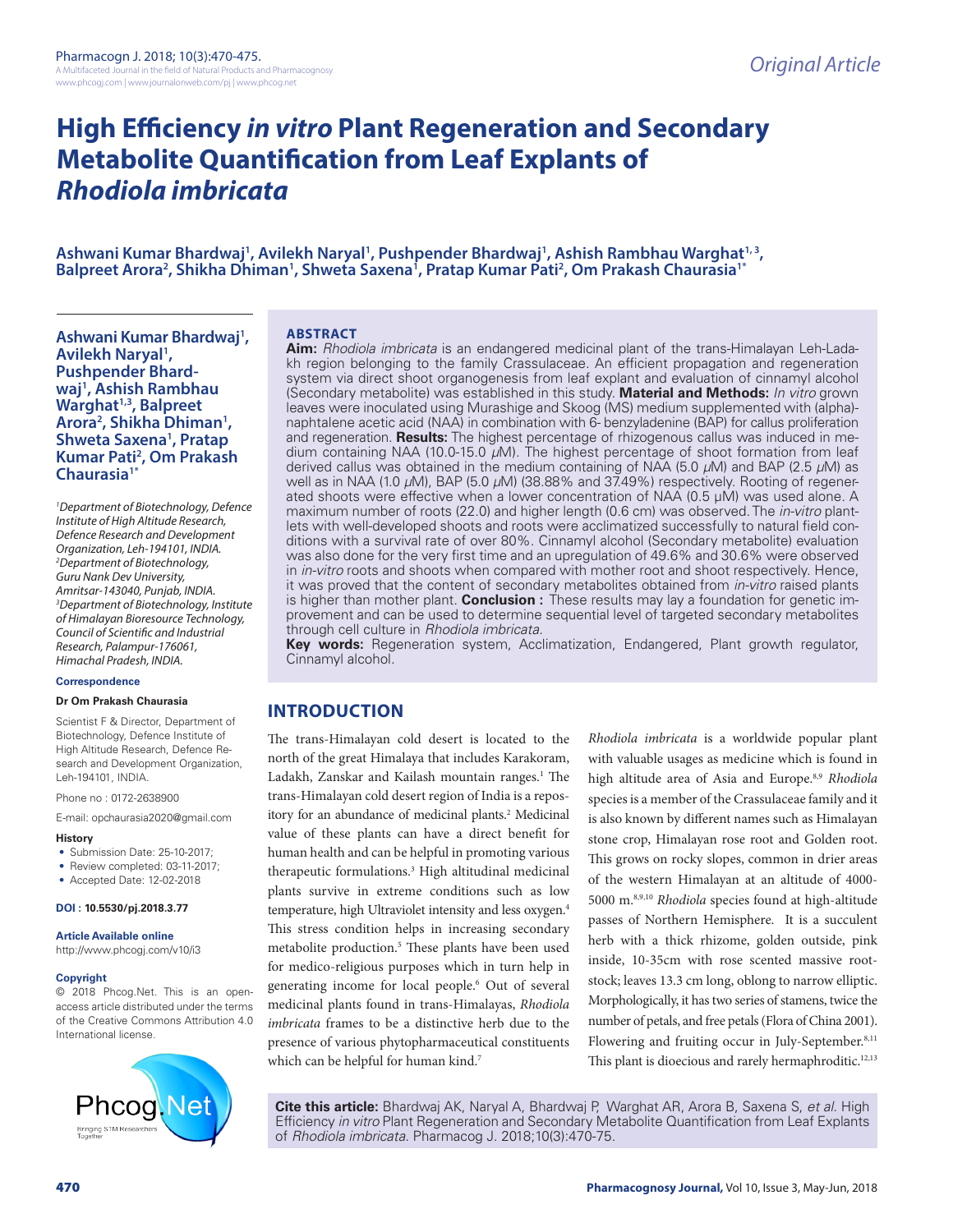This herb is succulent and locally known as rose root due to rose like attar (fragrance) of fresh cut rootstock.<sup>8</sup>

This medicinal herb biosynthesizes phytochemicals such as flavonoids, coumarins, phenolic acids, Phenylethanoids, phenylpropanoids.14 Plant root extracts possesses pharmacological activities. In some countries, *Rhodiola* extract has been used in anti-stress and anti-fatigue drinks.15 It is well documented that *R. imbricata* rhizome stimulates the innate immune pathway and has potent immune stimulatory activity and hence it is also used in modulating the immune system of immune compromised individuals.16 The roots of *Rhodiola imbricata* are used against lung problems, cold, cough, fever, loss of energy and pulmonary complaints.17,18,10 Among all of them, Salidroside, Rosin, and its derivatives are mainly used in a medicinal system.<sup>13</sup> Salidroside is initially reported from *Rhodiola* plants in the 1970s.<sup>13,19</sup> and further studies stated that salidroside but also rosin derivatives are important bioactive compounds.<sup>13,20,21,22</sup> These compounds have bioactivities like adaptogenic which decreased cellular sensitivity of stress.23 Salidroside is a radioprotective and it considerably reversed senescence or anti-aging.<sup>24</sup> radioprotective<sup>13,9</sup> In recent years, this plant has gained considerable interest because of its physiochemical properties.

Biotechnological methods are frequently used to generate a large number of consistent plant material under controlled conditions independent of environmental stresses like biotic and abiotic.13 Development of an efficient regeneration system is a pre-requisite for its manipulation and improves the economic and commercial value of *R. imbricata*. Therefore, the present study was designed to develop an efficient protocol for direct shoot regeneration from leaf explants of the *Rhodiola imbricata*, which possesses higher concentrations of cinnamyl alcohol (Secondary metabolite). This system will be further useful for the mass production of secondary metabolites from this plant for commercial purpose.

### **MATERIAL AND METHODS**

#### Source and explants sterilization

For regeneration experiments, young expanded leaves of *R. imbricata* were collected from tissue culture laboratory, Defence institute of high altitude research, Leh-Ladakh. Leaf surface sterilization was done with autoclaved distilled water thrice. Mercuric chloride (Merck) 0.04% (w/v) having one drop of TWEEN 20 for 2–3min was added and was thoroughly washed with autoclaved distilled water 4–5 times to remove the remaining traces of sterilizing agents.25

### Callus proliferation and shoot regeneration

Leaves were cut into small pieces and inoculated in culture tubes, containing MS medium supplemented with 3% sucrose and 0.8% agar fortified with various combination of 1-Naphthaleneacetic acid NAA (0, 0.5, 1.0, 2.5, 5.0 *µ*M) and Benzyl amino purine (BAP) (0, 0.5, 1, 2.5, 5, 10*µ*M). Inoculated cultures were incubated under a cool white fluorescent light in the culture room. After four weeks of inoculation, callus induction and regeneration response were recorded.

### Rooting of Microshoots

For rooting of *in vitro* raised shoots, different concentrations of NAA (0, 0.5, 1.0, 2.5, 5 *µ*M), IAA (0, 2.5, 5, 10 *µ*M), IBA (0, 2.5, 5, 10 *µ*M) were used. Cultures were incubated at 25±2ºC with 55±5% relative humidity in the culture room under a cool-white fluorescent light. The rooting response of shoots was recorded after four weeks.

#### *In vitro* hardening and acclimatization to natural field

Four weeks of rooted micro shoots were used for hardening; the rooted shoots were transferred to pots containing ratio of 1:1:1 soil, perlite and vermiculite. The plants were initially covered with poly bags and kept

in a culture room at 25±2°C with 55±5% relative humidity under a cool white fluorescent light. After seven days, polybags were removed, and plants were directly exposed to light. All experiments were conducted thrice with 30 replicates for shoot regeneration and rooting.

# RP-HPLC analysis of secondary metabolite Plant Extraction and RP-HPLC analysis

Plant material (roots and shoots) was collected from the *in-vitro* raised plant as well as from *ex-situ* population. Collected samples were air dried and grounded to a fine powder using pestle, mortar. Powdered samples were defatted with 10 ml of 100 % methanol and were sonicated using the ultrasonic bath for 15 min each. Procedure has been repeated three times for better outcome. All the three aliquots were pooled to 15 ml and vacuum-dried with the help of a rotavapour (Buchi, Switzerland). Dried residues were reconstituted with 5 ml methanol and filtered with a 0.22-*µ*M syringe filter (Milex GV; 13 mm). The extracts obtained were used for qualitative and quantitative analysis by Reverse phase–High-performance liquid chromatography method. Briefly, RP-HPLC analysis were performed on Agilent 1260 Infinity series HPLC (Agilent Technologies, Santa Clara, CA) equipped with Quaternary Pump VL (G1311C) and degasser, 1260 ALS auto-sampler (G1329B) and 1260 DAD VL detector (G1315D). Separations were achieved using ZORBAX Eclipse C18 column (4 X 100 mm) (Agilent Technologies). The mobile phase consisted of 25mM phosphate buffer (A), adjusted to pH 7.0 and acetonitrile (B), gradient elution (95A/5B) for 30 min to (80A/20B). 5 min washing was given with 0.1% phosphoric acid in methanol maintaining an equilibration period of 7-10 min. The flow rate was adjusted to 1.0ml/min and wavelength detection was set to 255 nm with 5ml of sample injection. Separation was done at 60°c. Peaks were assigned by spiking the samples with standard compounds, and were compared with UV-spectra and retention time. The results were expressed as mg/g DW of the sample.

### Statistical data analysis

Sample data were analyzed using one-way analysis of variance (ANOVA) and are presented as Means ± Standard error using Duncan multiple range test at the 5% probability level. The data were analyzed using IBM SPSS for window version 23(SPSS Inc., Chicago, IL, USA).

### **RESULTS**

#### Callus proliferation

Callus induction was started after 3-4-week cultures on NAA and BAP supplemented media (Table 1). It was observed that at higher concentration of NAA (10.0-15.0 *µ*M) produce rhizogenous callus and lower concentration of NAA (2.5  $\mu$ M) produce very less quantity of green compact callus. Further, low concentrations of BAP (0.5-1.0 *µ*M) leads to direct regeneration from leaf explants and higher (2.5-10 *µ*M) concentration lead to callus formation. The better response of explants for callus formation (green compact callus 100%) was observed in the MS medium supplemented with NAA (10.0  $\mu$ M) with BAP (5.0  $\mu$ M) and rhizogenous callus was obtained in NAA (10.0  $\mu$ M) and BAP (0.5  $\mu$ M) concentrations respectively.

## Effects of PGR concentration and combination on shoot proliferation from *in-vitro* leaf explants

Direct shoot regeneration (11.11%) was started from leaf explants, media containing NAA ( $0.5 \mu$ M) and BAP ( $1.0 \mu$ M). Multiple shoot regeneration (38.88% to 37.49%) was more pronounced by the sub-culturing of callus on to the MS medium supplemented with NAA (5.0  $\mu$ M) and BAP (2.5  $\mu$ M) as well as in NAA (1.0  $\mu$ M) and BAP (5.0  $\mu$ M), respectively (Figure1).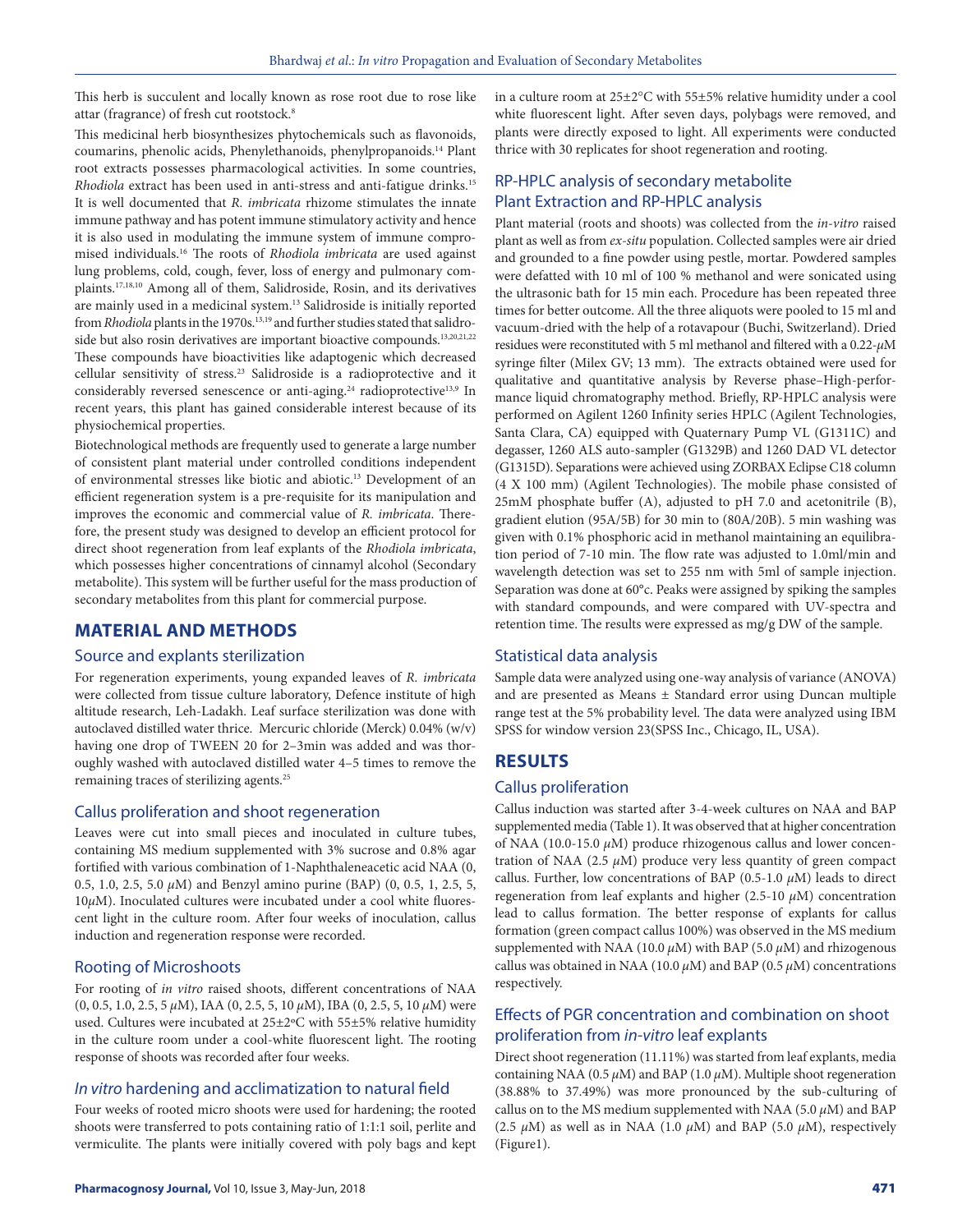

**Figure 1:** Schematic representation of shoot regeneration in *Rhodiola imbricata* (A) leaf explant (B) Initiation of callus induction from explant in ms medium having NAA+ BAP (C) Proliferation of callus after 14 days, (D) Shoot bud formation after 20 days (E) microshoots transferred in MS medium supplemented with BAP (F) Shoot proliferation in MS medium supplemented with BAP (G) *In vitro* rooting of microshoots in agar gelled medium supplemented with NAA, (H) hardening of *in vitro* rooted plants.



**Figure 2:** Schematic representation of in vitro root induction in *Rhodiola imbricata* (A) *In vitro* rooted shoots in agar gelled medium supplemented with auxin, (B) Hardening of *in vitro* rooted plants.

### *In vitro* rooting

Effect of different concentrations and types of auxin on root induction was observed (Table 2). From present data, it was observed that type and concentration of auxins influenced the number and length of roots per explants. Auxins such as NAA, IBA and IAA were used, to optimize the effective auxin concentration for root induction. MS medium supplemented with different auxin significantly increased the rate of root multiplication. It was observed that NAA (0.5 μM) showed the highest number (22.0 $\pm$ 1.1) of roots followed by 2.5μM of IBA (20.33  $\pm$  6.11). It was also observed that in case of IBA and IAA gradual increase in auxin concentration resulted in a decrease in root number. The increasing root length was observed at a lower concentration of NAA (0.5μM) followed by IBA (2.5 μM) (0.6cm). In contrast, it was also observed that increase in IBA and NAA concentration resulted in a decrease in root length. All the

| Table 1: Effect of different plant growth regulators on regeneration |
|----------------------------------------------------------------------|
| and callus induction.                                                |

| <b>NAA</b>   | <b>BAP</b>       | <b>Callus induction</b><br>percentage | <b>Regeneration in percentage</b> |  |
|--------------|------------------|---------------------------------------|-----------------------------------|--|
| $\bf{0}$     | $\boldsymbol{0}$ | $0.00 \pm 0.00$ <sup>f</sup>          | $0.00 \pm 0.00$ <sup>f</sup>      |  |
| 0.5          | $\boldsymbol{0}$ | $0.00 \pm 0.00$ <sup>f</sup>          | $0.00 \pm 0.00$ <sup>f</sup>      |  |
| $\mathbf{1}$ | $\overline{0}$   | $0.00 \pm 0.00$ <sup>f</sup>          | $0.00 \pm 0.00$ <sup>f</sup>      |  |
| 2.5          | $\overline{0}$   | $44.44 \pm 1.11$ <sup>abcd</sup>      | $0.00 \pm 0.00$ <sup>f</sup>      |  |
| 5            | $\boldsymbol{0}$ | $49.99 \pm 5.55$ <sup>abcd</sup>      | $0.00 \pm 0.00$ <sup>f</sup>      |  |
| 10           | $\overline{0}$   | $61.16 \pm 5.50$ <sup>abc</sup>       | $0.00 \pm 0.00$ <sup>f</sup>      |  |
| 0.5          | 0.5              | $0.00 + 0.00$ <sup>f</sup>            | $22.22 \pm 11.11^{ab}$            |  |
| $\mathbf{1}$ | $\mathbf{1}$     | 76.78±1.78 <sup>abc</sup>             | $8.33 \pm 0.00$ <sup>c</sup>      |  |
| 2.5          | 2.5              | 88.88±11.11 <sup>a</sup>              | $0.00 \pm 0.00$ <sup>f</sup>      |  |
| 5            | 5                | 94.44±5.56 <sup>a</sup>               | $0.00 \pm 0.00$ <sup>f</sup>      |  |
| 10           | 10               | $100 \pm 0.00^a$                      | $0.00 \pm 0.00$ <sup>f</sup>      |  |
| 0.5          | 0.5              | $0.00 \pm 0.00$ <sup>f</sup>          | $0.00 \pm 0.00$ <sup>f</sup>      |  |
| $\mathbf{1}$ | 0.5              | $0.00 + 0.00$ <sup>f</sup>            | $0.00 \pm 0.00$ <sup>f</sup>      |  |
| 2.5          | 0.5              | $83.32 \pm 5.55^{ab}$                 | $0.00 \pm 0.00$ <sup>f</sup>      |  |
| 5            | 0.5              | $83.32 \pm 5.55^{ab}$                 | $0.00 \pm 0.00$ <sup>f</sup>      |  |
| 10           | 0.5              | $80.80 \pm 8.08$ <sup>ab</sup>        | $0.00 \pm 0.00$ <sup>f</sup>      |  |
| 0.5          | 1                | $16.66 \pm 5.55$ <sup>abcde</sup>     | $11.11 \pm 0.00$ <sup>ab</sup>    |  |
| $\mathbf{1}$ | 1                | $90.00 \pm 10.00^a$                   | $9.72 \pm 1.39^{ab}$              |  |
| 2.5          | 1                | $100.00 \pm 0.00$ <sup>a</sup>        | $0.00 \pm 0.00$ <sup>f</sup>      |  |
| 5            | 1                | $90.00 \pm 0.00^a$                    | $0.00 \pm 0.00$ <sup>f</sup>      |  |
| 10           | 1                | $100.00 \pm 0.00^a$                   | $0.00 \pm 0.00$ <sup>f</sup>      |  |
| 0.5          | 2.5              | $66.66 \pm 0.00$ <sup>abc</sup>       | $0.00 \pm 0.00$ <sup>f</sup>      |  |
| $\mathbf{1}$ | 2.5              | $61.10 \pm 5.55$ <sup>abc</sup>       | 39.33±0.00 <sup>a</sup>           |  |
| 2.5          | 2.5              | $100.00 \pm 0.00^a$                   | $23.61 \pm 1.39^{ab}$             |  |
| 5            | 2.5              | $72.21 \pm 5.5$ <sup>abc</sup>        | 38.88±5.5 <sup>a</sup>            |  |
| 10           | 2.5              | $95.00 \pm 5.00^a$                    | $0.00 \pm 0.00$ <sup>f</sup>      |  |
| 0.5          | 5                | $72.21 \pm 5.5$ <sup>abc</sup>        | $0.00 \pm 0.00$ <sup>f</sup>      |  |
| $\mathbf{1}$ | 5                | $62.49 \pm 4.16$ abc                  | 37.49±4.16 <sup>a</sup>           |  |
| 2.5          | 5                | $94.44 \pm 5.56^a$                    | $11.11 \pm 0.00$ <sup>ab</sup>    |  |
| 5            | 5                | 95.83±4.17 <sup>a</sup>               | 12.49±4.16 <sup>ab</sup>          |  |
| 10           | 5                | $100.00 \pm 0.00$ <sup>a</sup>        | 29.16±4.16 <sup>a</sup>           |  |
| 0.5          | 10               | $11.72 \pm 0.50$ abcde                | $0.00 \pm 0.00$ <sup>f</sup>      |  |
| $\mathbf{1}$ | 10               | $22.22 \pm 0.00$ abcde                | $0.00 \pm 0.00$ <sup>f</sup>      |  |
| 2.5          | 10               | $83.88 \pm 5.5$ abcde                 | $0.00 \pm 0.00$ <sup>f</sup>      |  |
| 5            | 10               | $83.33 \pm 0.00$ <sup>ab</sup>        | $0.00 \pm 0.00$ <sup>f</sup>      |  |
| 10           | 10               | $83.33 \pm 0.00$ <sup>ab</sup>        | $0.00 \pm 0.00$ <sup>f</sup>      |  |

Data recorded after 4 weeks of inoculation in culture tubes; results are represented as Mean  $\pm$  SE, each concentration consisted of 3 replicates. Same letters within a column are not significantly different (Duncan's multiple range test,  $P < 0.05$ ).

three hormones were tested but NAA showed high root induction followed by IBA and IAA being the least.

#### Hardening and acclimatization of *in-vitro* raised plantlets

*In vitro* raised plantlets with well-developed shoots and roots were transferred to pots containing soil: perlite: vermiculite (1:1:1) and were kept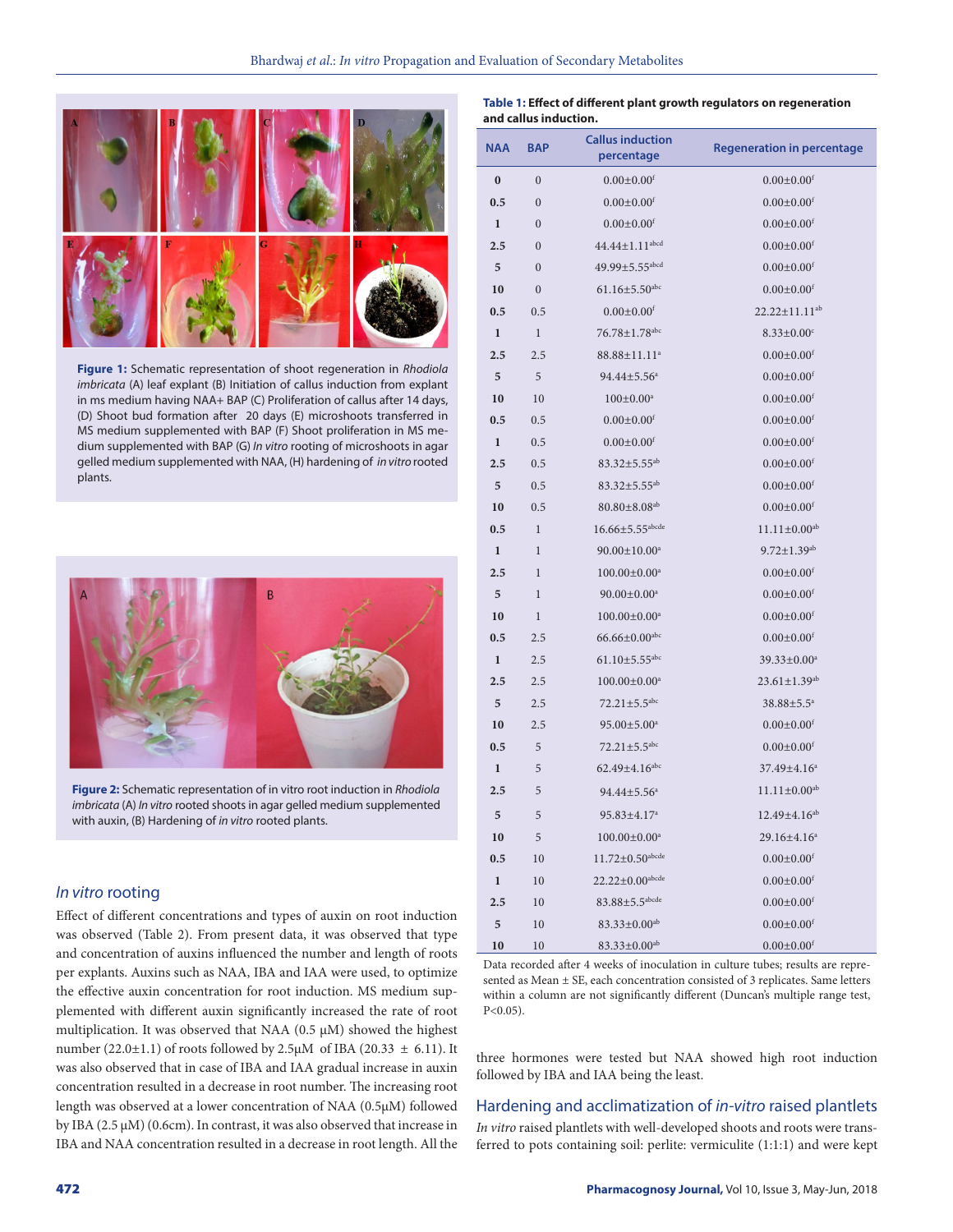

**Figure 3:** Reference standard Targeted secondary metabolite (Cinnamyl alchol) using high-performance liquid chromatography.



**Figure 4:** Analysis of Targeted secondary metabolite (Cinnamyl alchol) from *Rhodiola imbricata in-vitro* vis-à-vis mother plant. A- *In-vitro* Root, B- Mother Root, C- *In-vitro* Shoot, D- Mother Shoot using high-performance liquid chromatography.

Data recorded after 4 weeks of inoculation in culture tubes; results are represented as Mean ± SE, each concentration consisted of 3 replicates. Same letters within a column are not significantly different (Duncan's multiple range test, P<0.05)

in a hardening chamber at  $25 \pm 2$  °C with 55 $\pm$ 5% relative humidity under white fluorescent light. After four weeks of transfer, the successfully acclimatized plants (80%) were transferred to pots under sunny condition where they grew well without any detectable phenotypic variation.

#### Secondary metabolite content detection

Metabolite analysis of *in vitro* raised plants was done using RP-HPLC. Among different metabolites reported in the literature we focused on Cinnamyl alcohol. As a result a very interesting observation was observed. cinnamyl alcohol was found to be significantly increased in tissue culture raised plants as compared to naturally grown plants. 120 days of *in-vitro* raised shoots showed 30.6 % up-regulation in cinnamyl alcohol when compared with mother shoots whereas *in-vitro* raised roots showed a significant increase of 49.6% compared to mother root. (Table 3)

| <b>Concentration of</b><br>growth regulator (µM) | <b>Root number</b>               | Root length (cm)                 |  |  |  |  |  |
|--------------------------------------------------|----------------------------------|----------------------------------|--|--|--|--|--|
| 0.0                                              | $4.00 \pm 0.577$ <sup>a</sup>    | $0.167 \pm 0.033$ <sup>a</sup>   |  |  |  |  |  |
| <b>IAA</b>                                       |                                  |                                  |  |  |  |  |  |
| 2.5                                              | $9.667 \pm 1.764^b$              | $0.367 \pm 0.0882$ <sup>a</sup>  |  |  |  |  |  |
| 5                                                | $11.333 \pm 2.028$ <sup>b</sup>  | $0.500 \pm 0.115^{ab}$           |  |  |  |  |  |
| 10                                               | $8.0 \pm 0.577$ <sup>c</sup>     | $0.323 \pm 0.0882$ <sup>ab</sup> |  |  |  |  |  |
| <b>IBA</b>                                       |                                  |                                  |  |  |  |  |  |
| 2.5                                              | $20.33 \pm 6.119^b$              | $0.60 \pm 0.0667^b$              |  |  |  |  |  |
| 5                                                | $17.00 \pm 0.577$ <sup>b</sup>   | $0.33 \pm 0.066$ <sup>a</sup>    |  |  |  |  |  |
| 10                                               | $10.00 \pm 1.732$ <sup>a</sup>   | $0.33 \pm 0.0882$ <sup>a</sup>   |  |  |  |  |  |
| <b>NAA</b>                                       |                                  |                                  |  |  |  |  |  |
| 0.5                                              | $22.000 \pm 1.155^b$             | $0.633 \pm 0.033^b$              |  |  |  |  |  |
| $\mathbf{1}$                                     | $15.667 \pm 1.202$ <sup>bc</sup> | $0.433 \pm 0.033$ <sup>c</sup>   |  |  |  |  |  |
| 2.5                                              | $12.333 \pm 0.882$ <sup>c</sup>  | $0.267 \pm 0.033$ <sup>a</sup>   |  |  |  |  |  |
| 5                                                | $10.667 \pm 0.667$ <sup>a</sup>  | $0.200 \pm 0.0577$ <sup>a</sup>  |  |  |  |  |  |

Data recorded after 4 weeks of inoculation in culture tubes; results are represented as Mean ± SE, each concentration consisted of 3 replicates. Same letters within a column are not significantly different (Duncan's multiple range test, P<0.05)

### **DISCUSSION**

*In vitro* regeneration is successfully used for rapid multiplication of plant material and conservation of elite varieties. It is well known that, a complete *in vitro* regeneration protocol needs to be established for each explant of each species, and for each culture stage, in terms of nutrient medium, temperature, length, age and importantly, endogenous level of phytohormones. In medicinal plants, it can be used as a model system to understand the biosynthetic pathways of their pharmaceutically important secondary metabolites. It can also be used for modulating these biosynthetic pathways to enhance biosynthesis of secondary metabolites. Various explants such as seeds, leaves, stamen, roots and meristems etc. have been used to initiate the aseptic cultures of *Rhodiola imbricata* for rapid multiplication of plant material and production of secondary metabolites. Apical buds and stem nodes from *in vitro* seedlings were also used for micro propagation and regeneration studies in other species of *Rhodiola.*26,27 The present research finding, reports first ever study of *in vitro* adventitious shoot regeneration from leaf explant of *Rhodiola imbricata.*

*In vitro* shoot, regeneration and callus induction either directly from explants or indirectly from callus have many therapeutic and commercial applications such as large scale propagation of superior genotypes and improvements in genotype.28 In regeneration studies of *R. imbricata*, leaf explants were used for initiation of callus. Callus proliferation has been done using optimum cytokinins-auxins concentrations and has been reported in other plants.<sup>29</sup> The concentration of plant growth regulators appears to be the most important factor for high frequency shoot regeneration. Leaf explants responded well to both growth variants (NAA and BAP). Higher concentration of BAP produced better callusing response. The highest callus (100%) response from the leaf explant was observed at NAA (2.5 μM) and BAP (2.5 μM). Different concentration of NAA and BAP were used alone as well as in combination for prolific shoot regeneration studies. Shoot regeneration frequency showed the clear effects of concentration of growth variants. It was observed that BAP and NAA when used alone did not show any significant regeneration.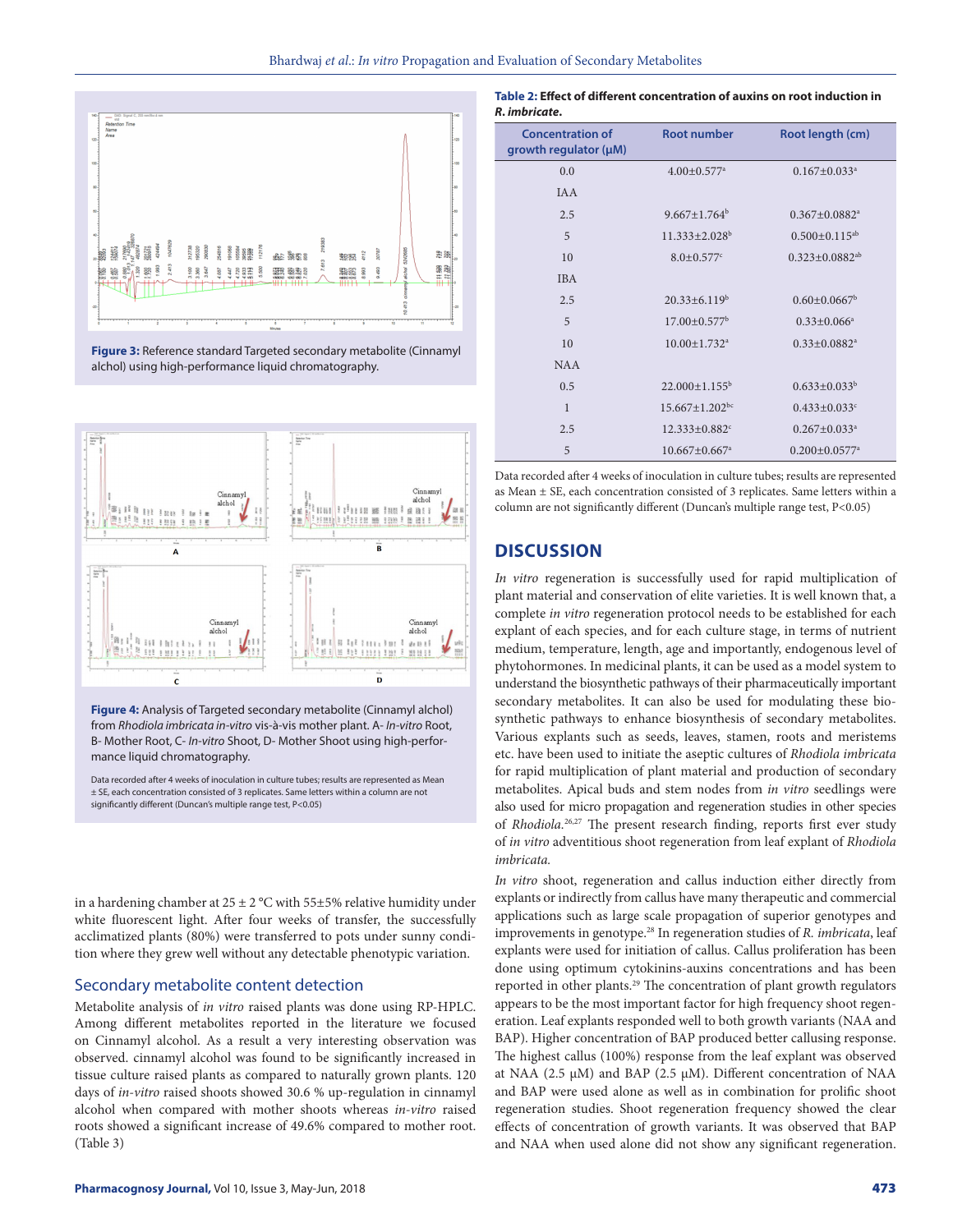| <b>Secondary Metabolites</b><br>(mq/q DW) | <b>IVR</b>                       | IVS                | <b>MR</b>           |                               |
|-------------------------------------------|----------------------------------|--------------------|---------------------|-------------------------------|
| Cinnamyl alchol                           | $0.0181 \pm 0.0635$ <sup>a</sup> | $0.0128 + 0.532^b$ | $0.0121 + 0.0587$ ° | $0.0098 + 0.265$ <sup>d</sup> |

**Table 3: Quantification of targeted secondary metabolite (cinnamyl alchol) using Reverse Phase high-performance liquid chromatography.** 

Results are represented as Mean ± SE, each concentration consisted of 3 replicates. Same letters within a column are not significantly different (Duncan's multiple range test, P<0.05)

NAA alone did not induce any regeneration response at lower concentration (0-2.5 μM). Similarly, irrespective of any concentration (0-15 μM) BAP did not show any regeneration response. However, a better regeneration response was obtained when lower concentration of NAA (0.1 μM) along with a different concentration of BAP were used. The highest regeneration response (38.88%) was observed at NAA (5 μM) and BAP (2.5 μM). This may be attributed that higher concentrations of cytokinin and auxin, higher will be the regeneration response. Similar observation was reported in *Begonia homonyma*. 30 This study implicated that for shoot regeneration, higher concentration of PGR's are needed, whereas for rooting lower concentration of these hormones work.

Further, for optimization of root induction three auxins such as NAA, IBA and IAA with different concentration were used. NAA (0.5 μM) found to be more effective for rooting. An increased number of roots (22.0) and higher length (0.6 cm) were observed at a lower concentration of NAA whereas an increasing concentration of NAA causes reduced in root number and length. The rooting efficiency and biomass concentration were significantly increased in NAA (0.1 μM) compared to other concentrations. Also, higher concentration of NAA was observed to be best for induction of rhizogenous callus. However, IAA did not show any significant effect on rooting at a lower concentration. However, in case of IAA, an increasing trend of root number was observed from 2.5 μM to 10 μM. Further, gradual increase of IBA concentration resulted in a decrease in root number. In case of root length, different auxin responded differently. The increasing root length was observed at a lower concentration of NAA (0.5 $\mu$ M) followed by IBA (2.5  $\mu$ M) which showed 0.6 cm and increase in IBA and NAA concentration resulted in a decrease in root length. Similar effect has been studied by other groups in other plant species.<sup>31</sup>

Efficient rooting of *in vitro* regenerated plants and subsequent field establishment is the last and crucial stage of rapid clonal propagation. *In vitro* raised plantlets with well-developed shoots and roots were transferred to pots containing sterile soil, perlite and vermiculite, after which the successfully acclimatized plants (80%) were transferred to pots without any detectable phenotypic variation (Figure 2). Similar results were achieved by Ishmuratova *et al*., 1998 in other species of *Rhodiola*.

Further HPLC estimation of secondary metabolite was done and interesting observation was noticed for the very first time. An upregulation of nearly 46% and 30 % were observed in roots and shoots of *in-vitro* regenerated plants as compared with mother plants respectively. This increase in secondary metabolite accumulation in *in vitro* raised plants is an indication that growth hormone application has influence on this pathway. Modulation of secondary metabolites production by plant growth regulators is very old.32 Similar comparative studies were reported for *Solidago chilensis, Solanum villosum* and *Exacum bicolor*. 33,34,35 The present study showed that the choice of hormones type and concentration exogenously supplied during tissue culture markedly influences not only shoot proliferation but also the *in vitro* production of bioactive secondary metabolites.

# **CONCLUSION**

This is the first ever study for the successful callus proliferation, direct regeneration from leaf explants and regeneration through callus in *R. imbricata*. Thus, results achieved a clear, simple and reliable protocol for large scale multiplication. The research findings showed that tissue culture techniques can play an important role in clonal propagation of elite genotypes which has diverse medicinal applications and eventually due to over exploitation and irregular concern this plant is facing local extinction. In view of the medicinal properties and increased demand of this plant in the pharmaceutical industry, the outlined procedure offers a potential system for improvement and conservation.

### **ACKNOWLEDGEMENT**

The authors are thankful to Defence Research and Development Organisation (DRDO), Ministry of Defence, Government of India for providing research fellowship and financial assistance for the research.

# **CONFLICT OF INTEREST**

The authors declare no conflict of interest.

### **ABBREVIATIONS USED**

**IVR:** *In-vitro* Roots; **IVS:** *In-vitro* Shoots; **MR:** Mother Roots; **MS:** Mother Shoots; **IAA:** Indole Acetic acid.

### **REFERENCES**

- 1. Kala CP, Dhyani PP, Sajwan BS. Developing the medicinal plants sector in northern India: challenges and opportunities. J Ethnobiol Ethnomed. 2006;2:32. doi:10.1186/1746-4269-2-32.
- 2. Tayade AB, Dhar P, Sharma M, Chauhan RS, Chaurasia OP, Srivastava RB. Antioxidant capacities, phenolic Contents, and GC/MS analysis of rhodiola imbricata Edgew. Root extracts from Trans-Himalaya. J Food Sci. 2013;78(3). doi:10.1111/1750-3841.12054.
- 3. Ballabh B, Chaurasia OP. Traditional medicinal plants of cold desert Ladakh-Used in treatment of cold, cough and fever. J Ethnopharmacol. 2007;112(2):341-9. doi:10.1016/j.jep.2007.03.020.
- 4. Gupta SK, Sharma OMP, Raina NS, Sehgal S. Ethno-botanical study of medicinal plants of Paddar Valley of Jammu and Kashmir, India. Afr J Tradit Complement Altern Med. 2013;10(4):59-65.
- 5. Bourgaud F, Gravot A, Milesi S, Gontier E. Production of plant secondary metabolites: A historical perspective. Plant Sci. 2001;161(5):839-51. doi:10.1016/ S0168-9452(01)00490-3.
- 6. Lulekal E, Kelbessa E, Bekele T, Yineger H. An ethnobotanical study of medicinal plants in Mana Angetu District, southeastern Ethiopia. J Ethnobiol Ethnomed. 2008;4(1):10. doi:10.1186/1746-4269-4-10.
- 7. Arora R, Chawla R, Sagar R, Prasad J, Singh S, Kumar R, *et al*. Evaluation of radioprotective activities of Rhodiola imbricata Edgew - A high altitude plant. Mol Cell Biochem. 2005;273(1):209-23. doi:10.1007/s11010-005-0822-4.
- 8. Chaurasia OP, Zakwan A, Ballabh B Ethnobotany and Medicinal Plant of Tran-Himalaya 2007.
- 9. Gupta S, Bhoyar MS, Kumar J, Warghat AR, Bajpai PK, Rasool M, *et al*. Genetic diversity among natural populations of Rhodiola imbricata edgew. From Trans himalyan cold arid desert using random amplified polymorphic DNA (RAPD) and inter simple sequence repeat (ISSR) Markers. Journal of medicinal plant research. 2012;6(3):405-15.
- 10. Lei Y, Nan P, Tsering T, Bai Z, Tian C, Zhong Y. Chemical composition of the essential oils of two Rhodiola species from Tibet. Zeitschrift Fur Naturforsch -Sect C J Biosci. 2003;58(3-4):161-4. doi:10.1007/s10600-007-0243-6.